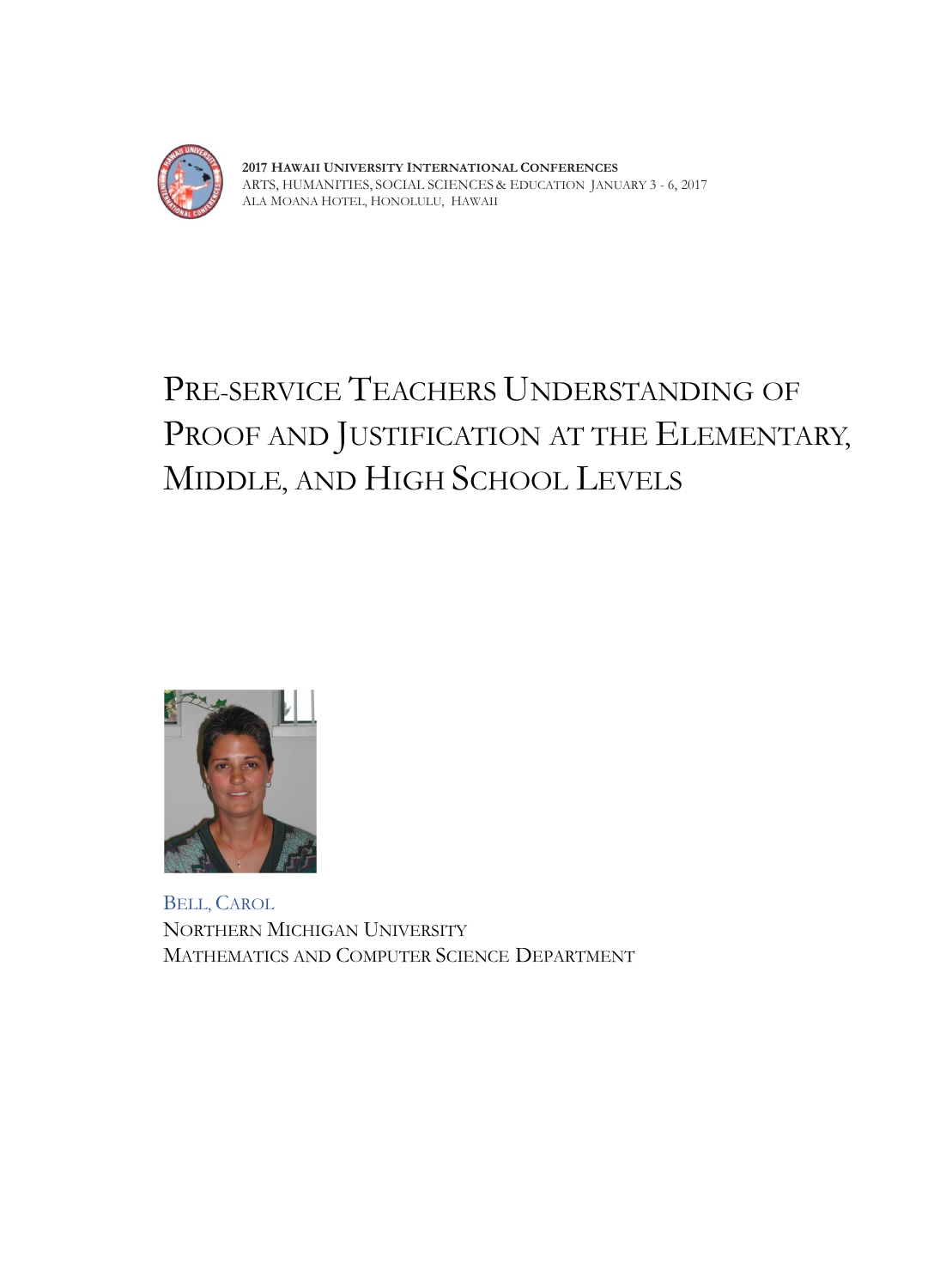# **Pre-service Teachers Understanding of Proof and Justification at the Elementary, Middle, and High School Levels**

Carol J. Bell, Ph.D. Northern Michigan University

# **Abstract**

This paper explores pre-service mathematics teachers' understanding of the proof process at the elementary, middle, and high school levels. The concept of what constitutes proof and justification at the K-12 level were examined in a college geometry course designed for future elementary school, middle school, and high school teachers. Although a variety of geometry theorems were discussed in the course, this paper focuses on the Pythagorean Theorem and its converse. Students developed methods to help elementary, middle, or high school students further their understanding and justification of the Pythagorean Theorem and its converse.

# **Introduction**

Proof is considered an important instrument in the mathematics learning process (Knuth, 2002) as it provides a foundation for meaningful learning. Tall and Mejia-Ramos (2006) noted that proof demonstrates the correctness or incorrectness of mathematics statements and is used in constructing mathematical knowledge. The *Reasoning and Proof* Standard outlined by the National Council of Teachers of Mathematics (NCTM) in Principles and Standards for School Mathematics (2000) is considered one of the most fundamental aspects of mathematics (NCTM, 2000). NCTM (2000) indicates that proof is an important component of mathematics teaching for every age group. It is thus important to provide opportunities for both K-12 students and college-level students that will build their reasoning skills and aid in their understanding of the proof process. Students should be able to test mathematical arguments using direct and indirect reasoning, provide counterexamples to show a mathematical statement is incorrect, and express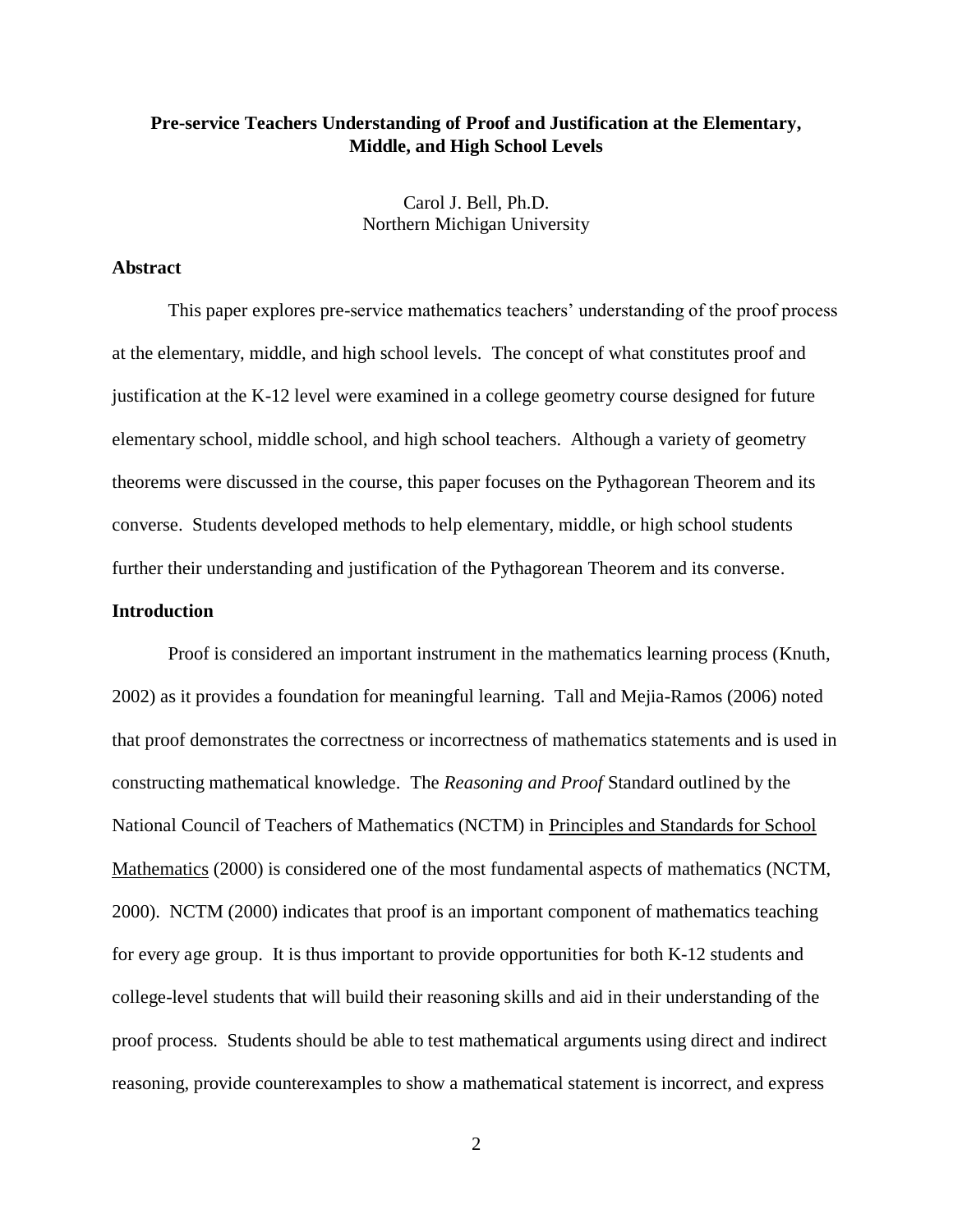mathematical expressions using symbolic language (Aylar, 2014). The function of proof has been addressed by many authors (e.g., de Villiers, 1999; Hanna, 1990, 2001; Hersh, 1993) and their work suggests there are various roles proof plays, including: (1) to verify that a statement is true, (2) to explain why a statement is true, (3) to communicate mathematical knowledge, (4) to discover or create new mathematics, or (5) to systematize statements into an axiomatic system. These roles suggest that the concept of proof or justification encompasses convincing, explaining, and understanding (Huang, 2005).

The notion of proof or justification is quite different at the elementary school, middle school, and high school levels. As noted by Jones (1997), in the early grade levels students can be taught to recognize simple patterns and make predictions about them, and ask questions such as, "What would happen if …?". Justification of mathematical statements in the early grades may constitute nothing more than mathematical verification. At the middle school level, students make conjectures, make and test generalizations, and learn the difference between mathematical explanation and experimental evidence (Jones, 1997). According to the Common Core State Standards for School Mathematics (CCSSI, 2010), by the time students complete the eighth grade they should be able to explain a proof of the Pythagorean Theorem and its converse. In high school, students are expected to extend their mathematical reasoning into understanding and use more rigorous arguments, leading to notions of proof (Jones, 1997). High school students should begin to formalize their geometry experiences from elementary and middle school, using more precise definitions and developing careful proofs (CCSSI, 2010). If students in K-12 education are expected to prove or justify mathematical statements, pre-service teachers should have an understanding of what constitutes proof at the elementary school level, middle school level, and high school level.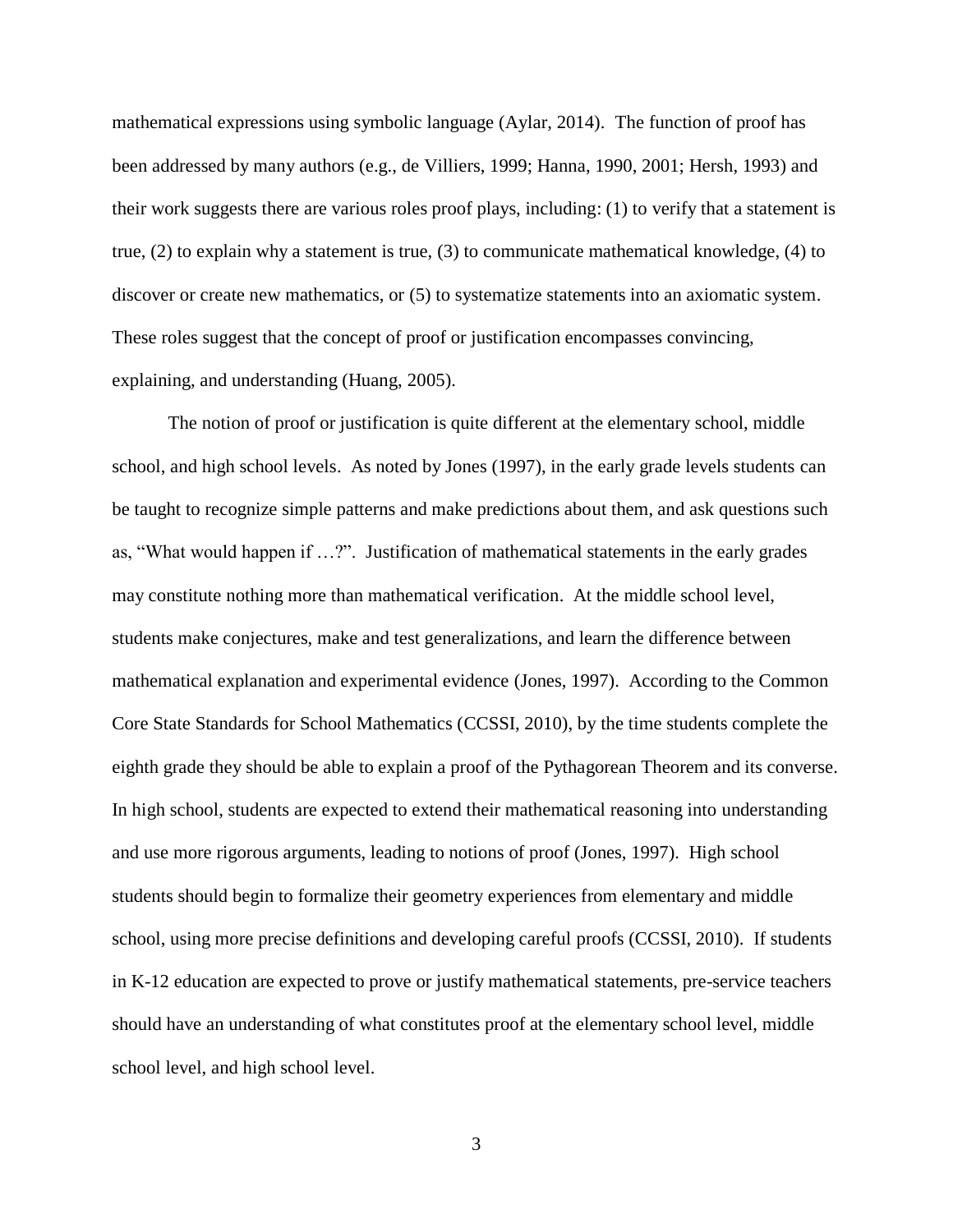Although college-level mathematics students may have many experiences testing and justifying mathematical statements, those who are pre-service teachers may not have experiences that allow them to learn what constitutes proof at the elementary school level, middle school level, and high school level. Providing an opportunity for pre-service mathematics teachers to explore what it means to prove and justify mathematical statements at the various levels was the motivation for this research. This paper explores pre-service mathematics teachers' understanding of the proof process at the elementary, middle, and high school levels.

#### **Method**

The concept of what constitutes proof and justification at the K-12 level were examined in a one-semester college geometry course designed for future elementary school (grades K-5), middle school (grades 6-8), and high school (grades 9-12) teachers. The study took place at a medium-size public university located in the Upper Midwest region of the United States. There were 18 students in the course; 9 majoring in secondary mathematics education, 6 majoring in elementary mathematics education, and 3 non-teaching mathematics majors. Students were divided into three groups of six students each by the instructor according to the students' interest in teaching elementary school, middle school, high school, or desiring a non-teaching career. Two of the secondary mathematics education majors expressed interest in teaching middle school and one elementary mathematics education major expressed interest in teaching middle school. So, each of the three groups had one student with an interest in teaching at the middle school level. Each group also had one non-teaching mathematics major. Table 1 shows the breakdown of the groups according to interest in the K-12 level they wanted to teach or based on no interest in teaching at the K-12 level.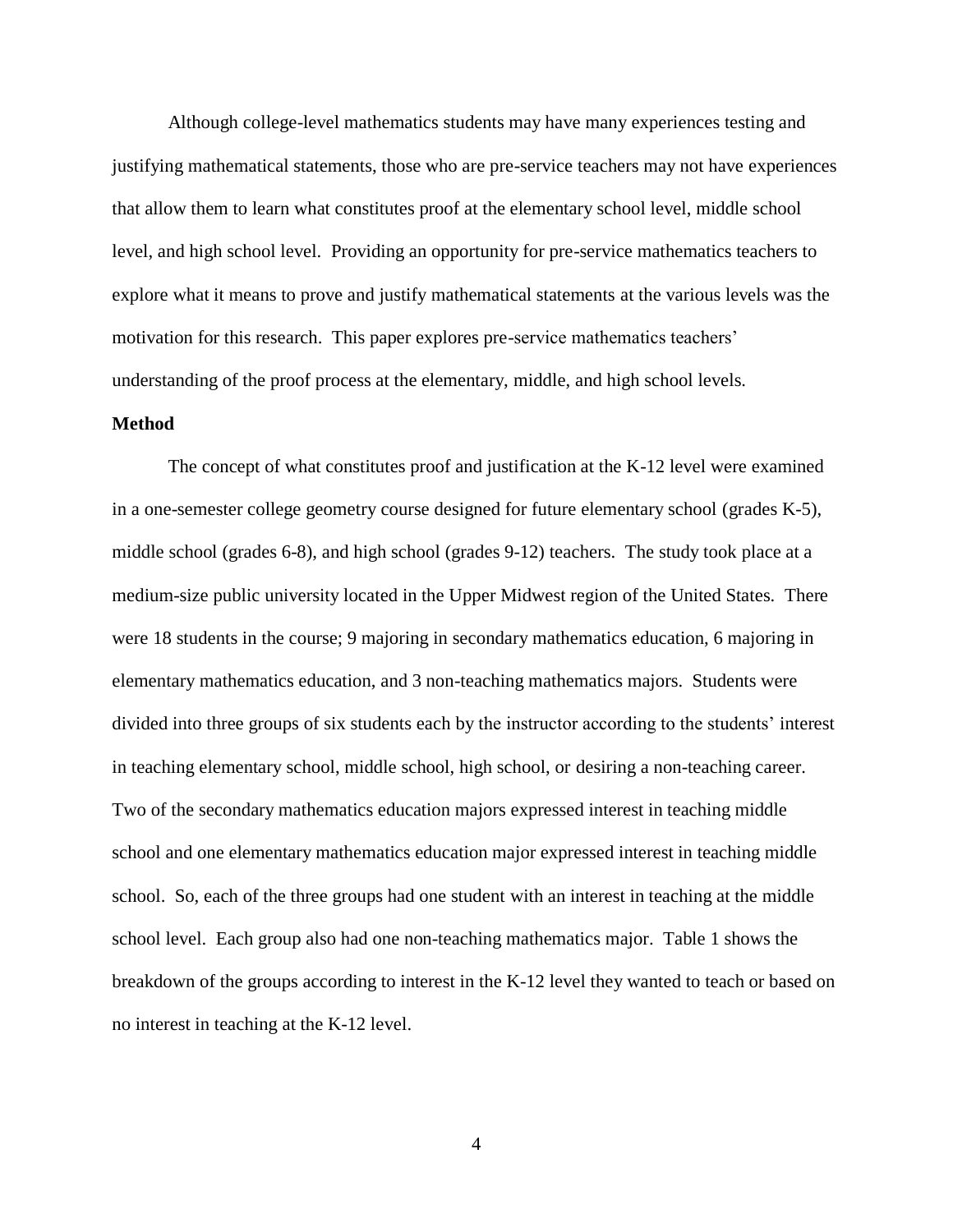|         | <b>Elementary School</b> | <b>Middle School</b> | <b>High School</b> | <b>Non-Teaching</b> |
|---------|--------------------------|----------------------|--------------------|---------------------|
| Group 1 |                          |                      |                    |                     |
| Group 2 |                          |                      |                    |                     |
| Group 3 |                          |                      |                    |                     |

Table 1. Breakdown of groups of students based on teaching interest.

Although many geometry theorems were discussed throughout the semester, for this study the students were asked to focus on proof and justification of the Pythagorean Theorem and its converse. This theorem was chosen because it is a commonly used theorem at the middle school and high school levels, and the students in the course were very familiar with this theorem. As preparation for exploring proof at the various levels, students completed an assignment in which they had to provide a visual proof of the Pythagorean Theorem with explanation, such an algebraic proof. The goal of the assignment used in this study was for students to develop activities that would aid in understanding the Pythagorean Theorem and its converse in elementary school, middle school, and high school levels. Students did not have prior experience in working with the converse of the Pythagorean Theorem.

Each group decided to break into two-person teams in which each team focused on a particular level. In group 1, the non-teaching mathematics major teamed up with the student interested in teaching middle school. In group 2, the non-teaching mathematics major teamed up with the student interested in teaching elementary school while one of the students interested in teaching high school teamed up with a student interested in teaching middle school. In group 3, the non-teaching mathematics major teamed up with a student interested in teaching high school and a student interested in teaching high school teamed up with a student interested in teaching middle school. This allowed the two-person teams within each of the three groups to focus on one K-12 level.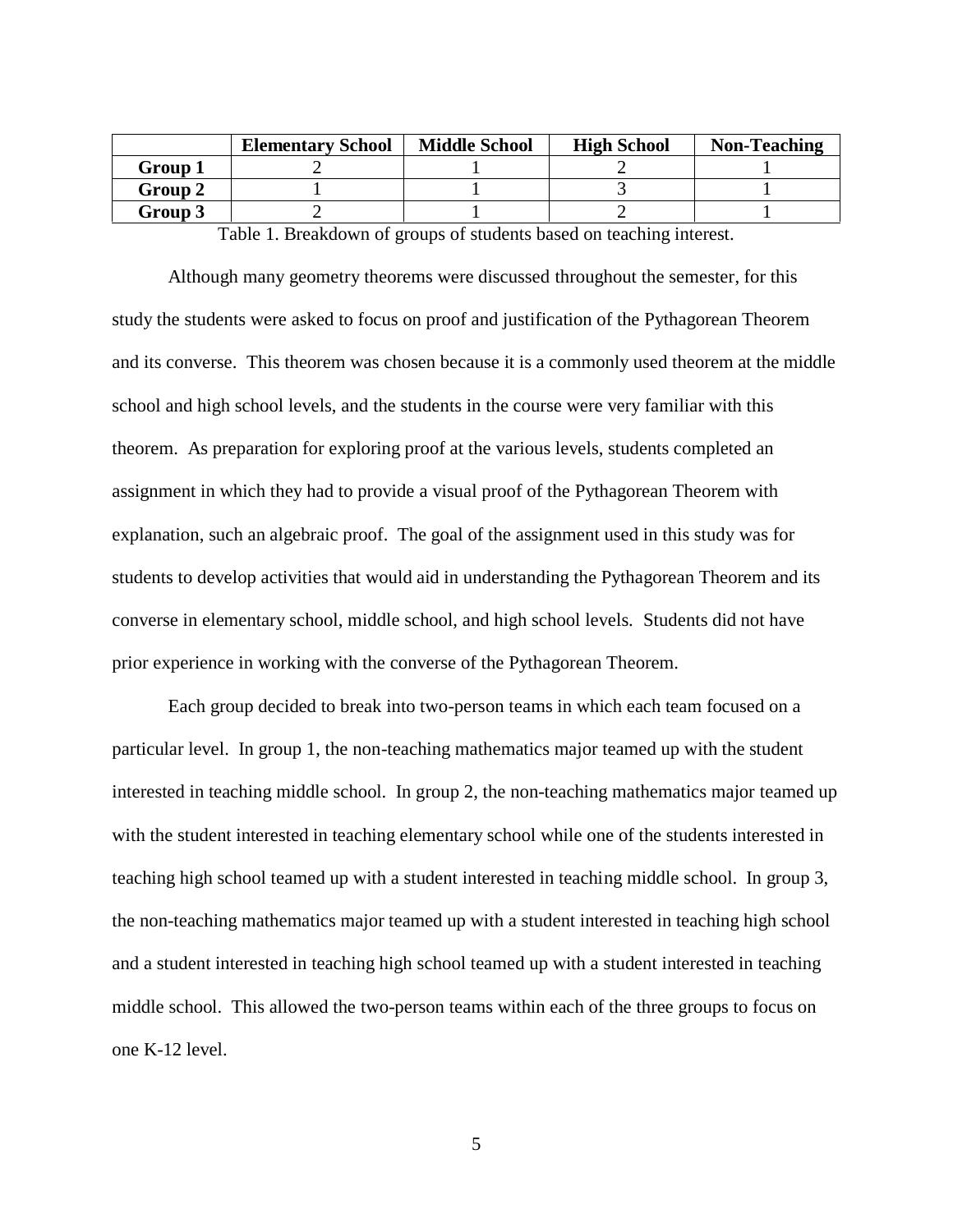Students were given three class periods to work in their groups to research and develop ideas for the activities and then two class periods were devoted to presentation of the activities. Students also worked outside of class on the assignment. The total time given for students to develop the activities prior to presentation was 10 days. The groups were required to submit a document describing the activity that the K-12 students would be doing at each level making sure that the activities addressed the following questions.

- What does it mean to prove or justify the Pythagorean Theorem at each level?
- What about the converse of the Pythagorean Theorem? How can you help students understand the Pythagorean Theorem and its converse?
- If c is the longest side of a triangle, what relationships hold when comparing  $c^2$  to  $a^2$  +  $b<sup>2</sup>$ ? What type of triangles do we get?
- What do you expect students to get from doing the activity?

Students received a group grade, but because each team provided a write-up based on the level they researched, revisions to the assignment were allowed based on feedback from the instructor. The instructor initially provided comments with no score, then after students revised their document, a score with additional comments was given and students were allowed to revise their document one last time before a final score for the assignment was recorded.

# **Results**

The approaches the students took to proving or justifying the Pythagorean Theorem and its converse are discussed in the paragraphs that follow according to each K-12 level: Elementary School, Middle School, and High School. In each case, a description of the activities the groups developed are provided.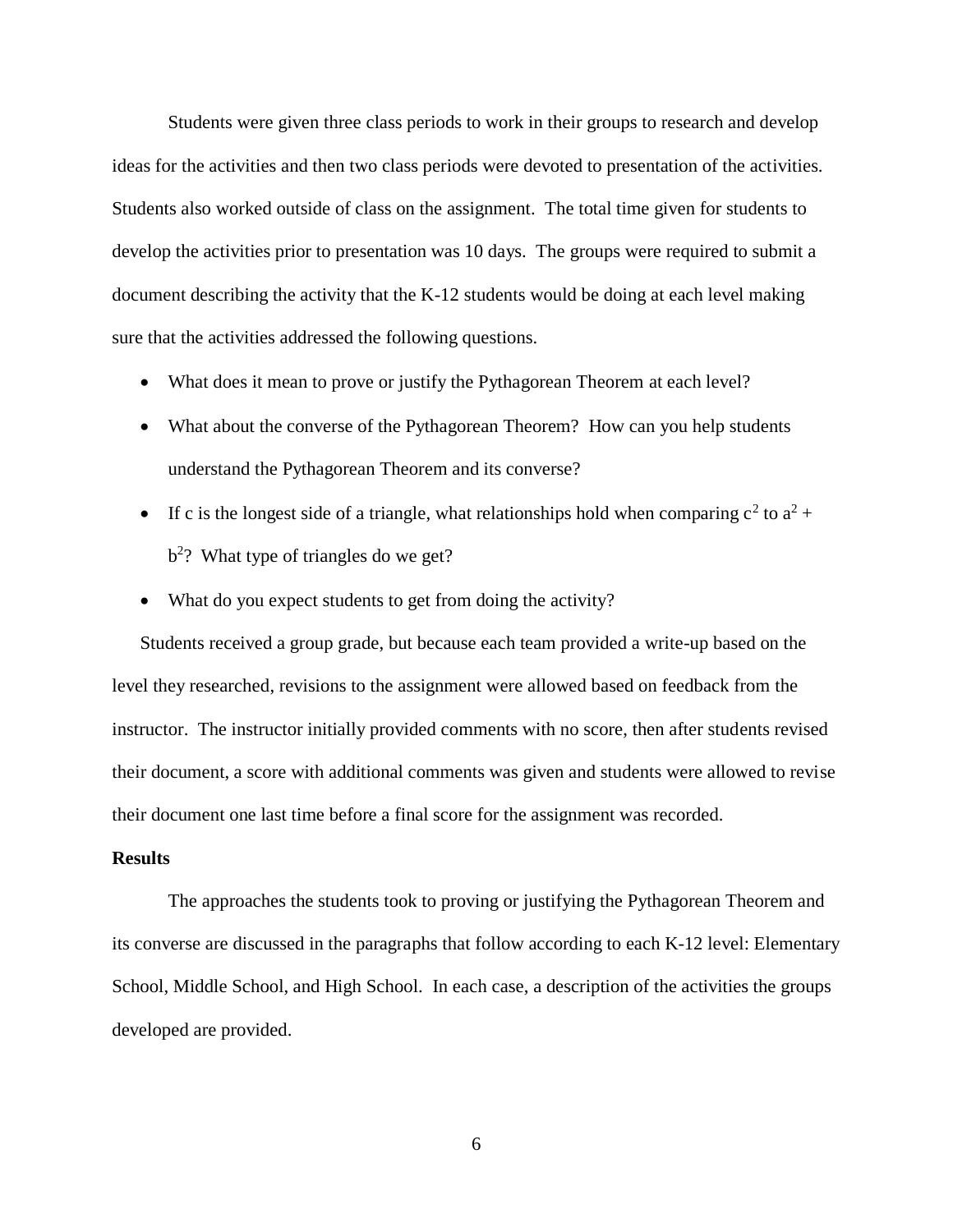# *Elementary School*

There was not much variation in the activities developed by the elementary-school-level teams possibly because at the elementary level students do not formally prove the Pythagorean Theorem. Elementary school students identify the differences between an acute triangle, an obtuse triangle, and a right triangle. One way of identifying these differences is by using the squared lengths of the sides of the triangles. Thus, the activities developed by all three teams focused on having students do calculations with specific lengths of sides of triangles given to them. The activity involved providing students with an acute triangle, an obtuse triangle, and a right triangle. One of the teams had students cutting and maneuvering one-inch squares from grid paper to fit into squares off each side of the three triangles while the other two teams had students maneuvering Starbursts© candy to fit into squares off each side of the three triangles (Keller, 2011). Table 2 shows an example of an obtuse triangle using the one-inch squares and examples of an acute triangle and a right triangle using Starbursts© candy.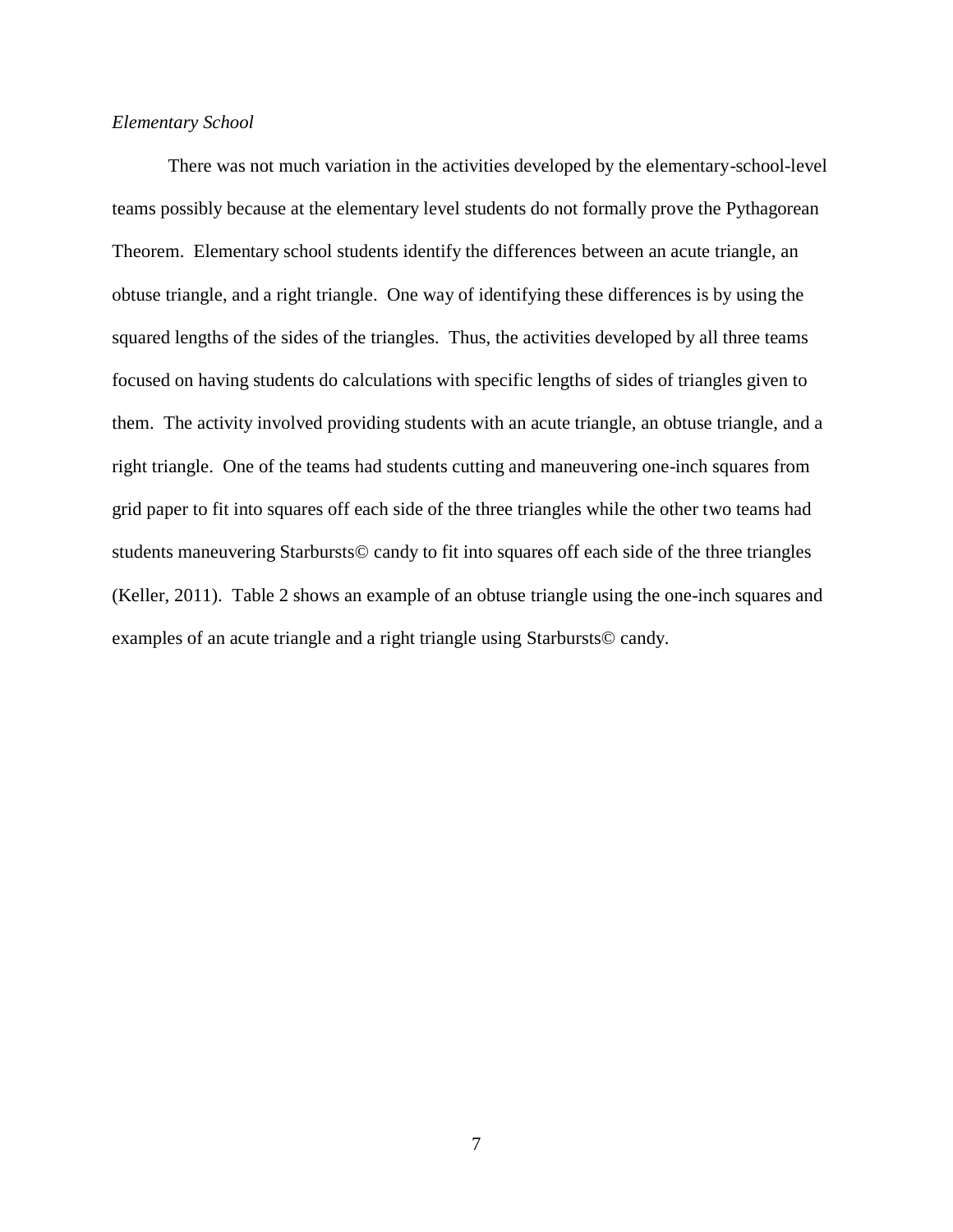

Table 2. Elementary school examples of justifying the Pythagorean Theorem and its converse.

At the elementary level, students will discover that the sum of the areas of the squares constructed off of the shorter sides is equal to the area of the square constructed off of the longest side only in the case of a right triangle. Examples and manipulatives are used to justify the Pythagorean Theorem. Students will be able to generalize that the sum of the areas of the squares constructed off of the shorter sides of the triangle will equal the area of the square constructed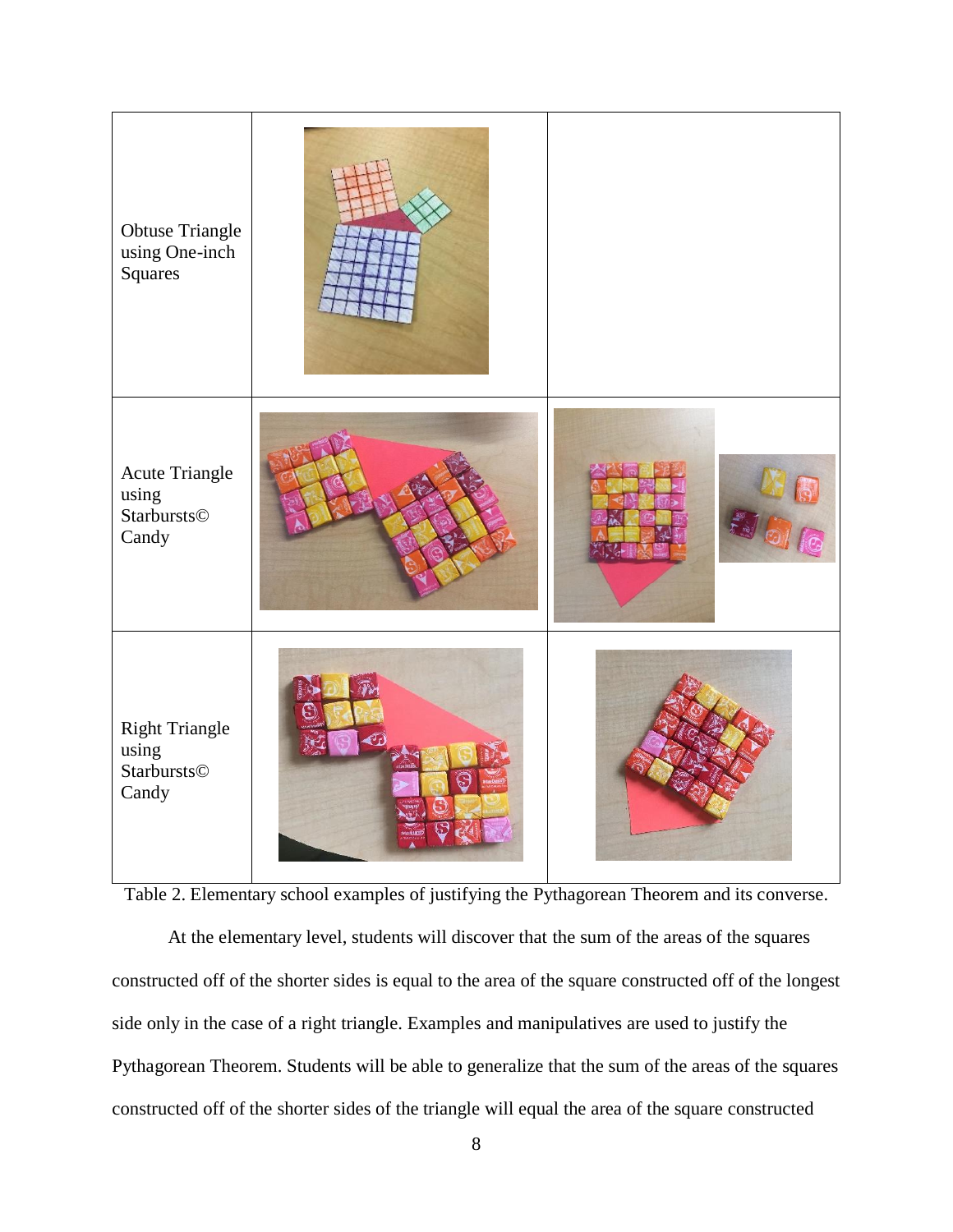off of the longest side of the triangle only if the triangle is a right triangle. If the same number of Starbursts© candy or one-inch squares used to construct squares off of the shorter sides cannot be used to construct a square off of the longest side, the conclusion is that the triangle is not a right triangle.

For example, the students identify that in a right triangle, the sum of the areas of the two smaller squares  $(9 \text{ squares} + 16 \text{ squares})$  is the same as the larger square (25 squares). In an acute triangle, the students realize that the sum of the areas of the two smaller squares (16 squares + 25 squares) is greater than the area of the bigger square (36 squares) so there are pieces left over. In an obtuse triangle, the students realize that the sum of the areas of the two smaller squares  $(9 \text{ squares} + 25 \text{ squares})$  is less than the area of the bigger square  $(49 \text{ squares})$  so there are not enough pieces to fill up the area of the square off the longest side of the triangle or there are too many pieces in the area of the square off the longest side of the triangle. The students concluded that, at the elementary school level, these observations by example justify the Pythagorean Theorem and its converse. Thus, at the elementary school level, justification is viewed as mathematical verification rather than a formal mathematical proof.

# *Middle School*

At the middle school level, the students believed that middle school students should be able to apply the Pythagorean Theorem to right triangles to find missing side lengths. In regards to justifying or proving the Pythagorean Theorem, two of the teams used hands-on dissection proofs in combination with explanation and another team used President Garfield's proof with geoboards in combination with an algebraic proof. Figure 1 shows an example layout for Garfield's proof of the Pythagorean Theorem using an interactive geoboard. In the algebraic proof provided by the students, the side lengths of the right triangle were first represented by *a*,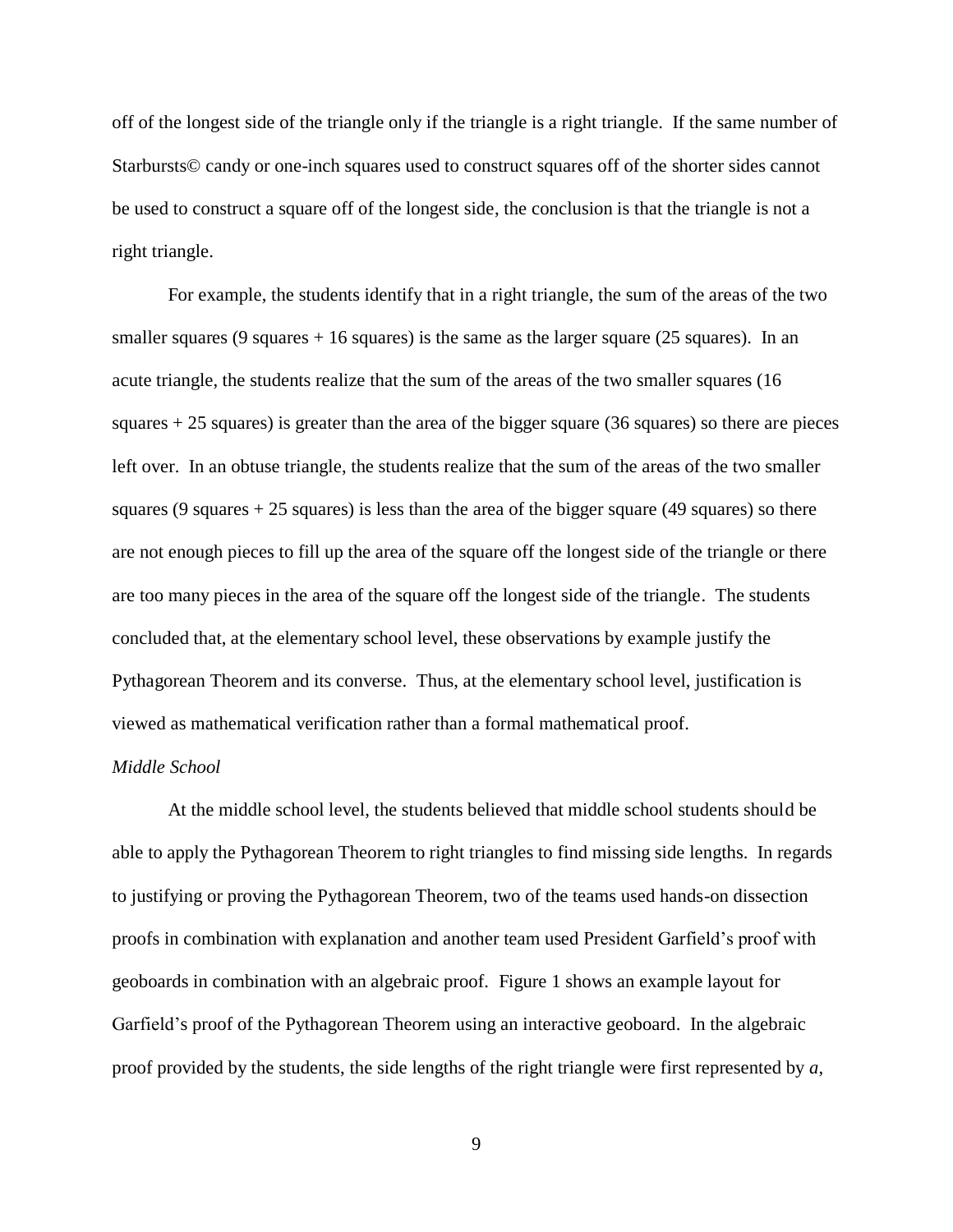*b*, and *c*, where *c* is the hypotenuse, and then observe that the sum of the areas of the three triangles equals the area of the trapezoid to get  $a^2 + b^2 = c^2$ .



Figure 1. President Garfield's proof of Pythagorean Theorem represented on a geoboard.

For a second activity, this time involving the converse of the Pythagorean Theorem, the team that used Garfield's proof decided that middle school students should experiment with different triangles in order to understand the converse of the Pythagorean Theorem. The middle school students would be given an obtuse, acute, and right triangle cut out of paper, a ruler, and a protractor. The middle school students would then be instructed to measure the lengths of the sides of the triangles and find the measure of the angle between the two shortest sides of the triangles. By measuring the angle between the two shortest sides of the triangle, middle school students would discover which type of triangles satisfied the equation  $a^2 + b^2 = c^2$ . The observation is that  $a^2 + b^2 = c^2$  is true for a right triangle;  $a^2 + b^2 < c^2$  is true for an obtuse triangle; and  $a^2 + b^2 > c^2$  is true for an acute triangle. The middle school students would be expected to make observations and provide a summary of their results.

The two teams that used dissection proofs of the Pythagorean Theorem also used dissection to make observations about the converse of the Pythagorean Theorem. Since both teams used a similar approach, only one is described. Middle school students would be given a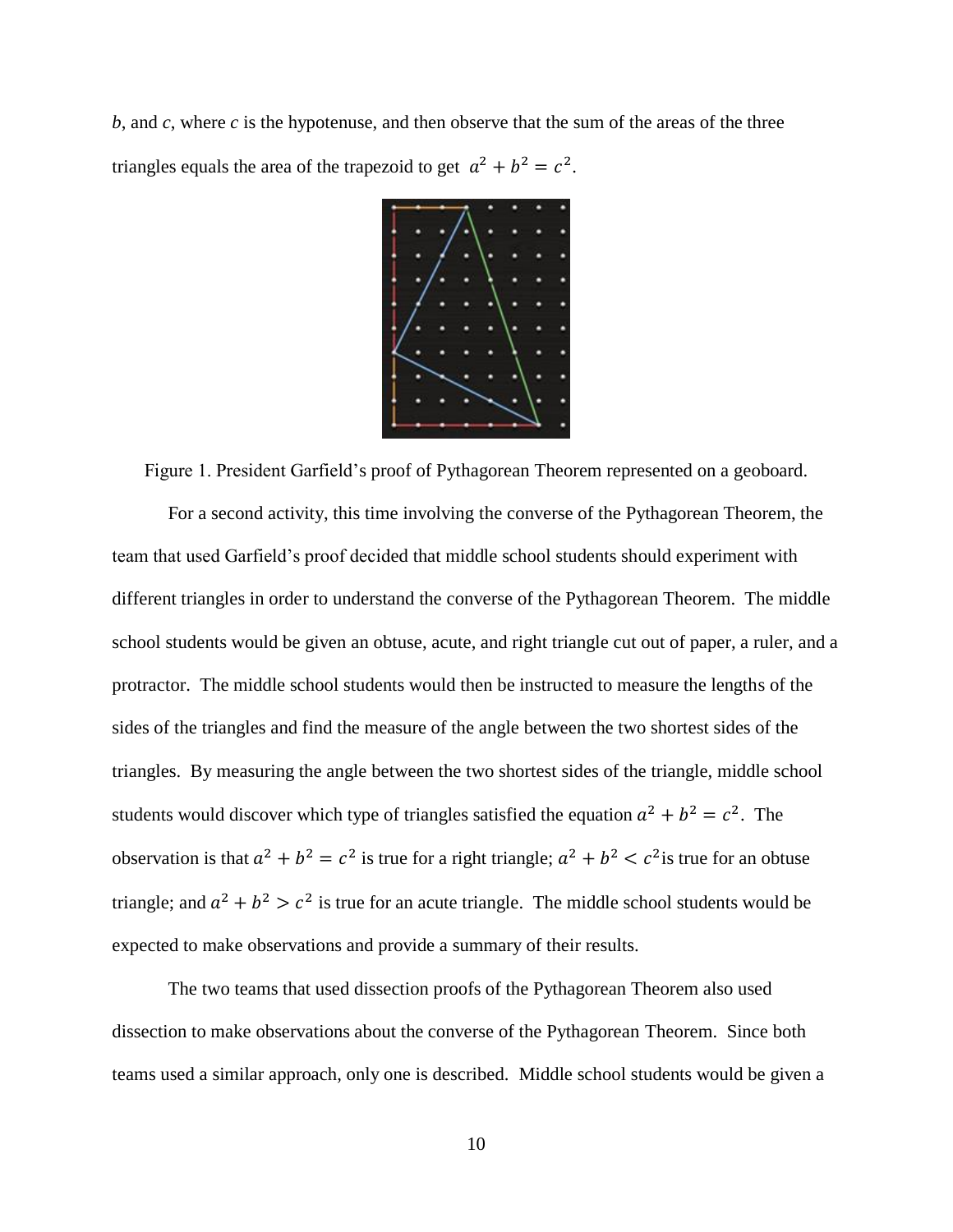worksheet containing dissection pieces and after cutting out the dissection pieces that form the areas of the squares off of legs *a* and *b* they would determine how to fit the dissection pieces in the square off the hypotenuse (see Figure 2). Through this process, middle school students would discover that the Pythagorean Theorem holds only for right triangles.



Figure 2. A right triangle with dissection pieces shown on the legs.

Next, the middle school students would try to use the same principles with acute and obtuse triangles. That is, using the dissection pieces from the right triangle, they would attempt to fit them into the square off the longest side of the acute or obtuse triangle (see Figure 3). Note that sides labeled *a* and *b* are the same for all three types of triangles.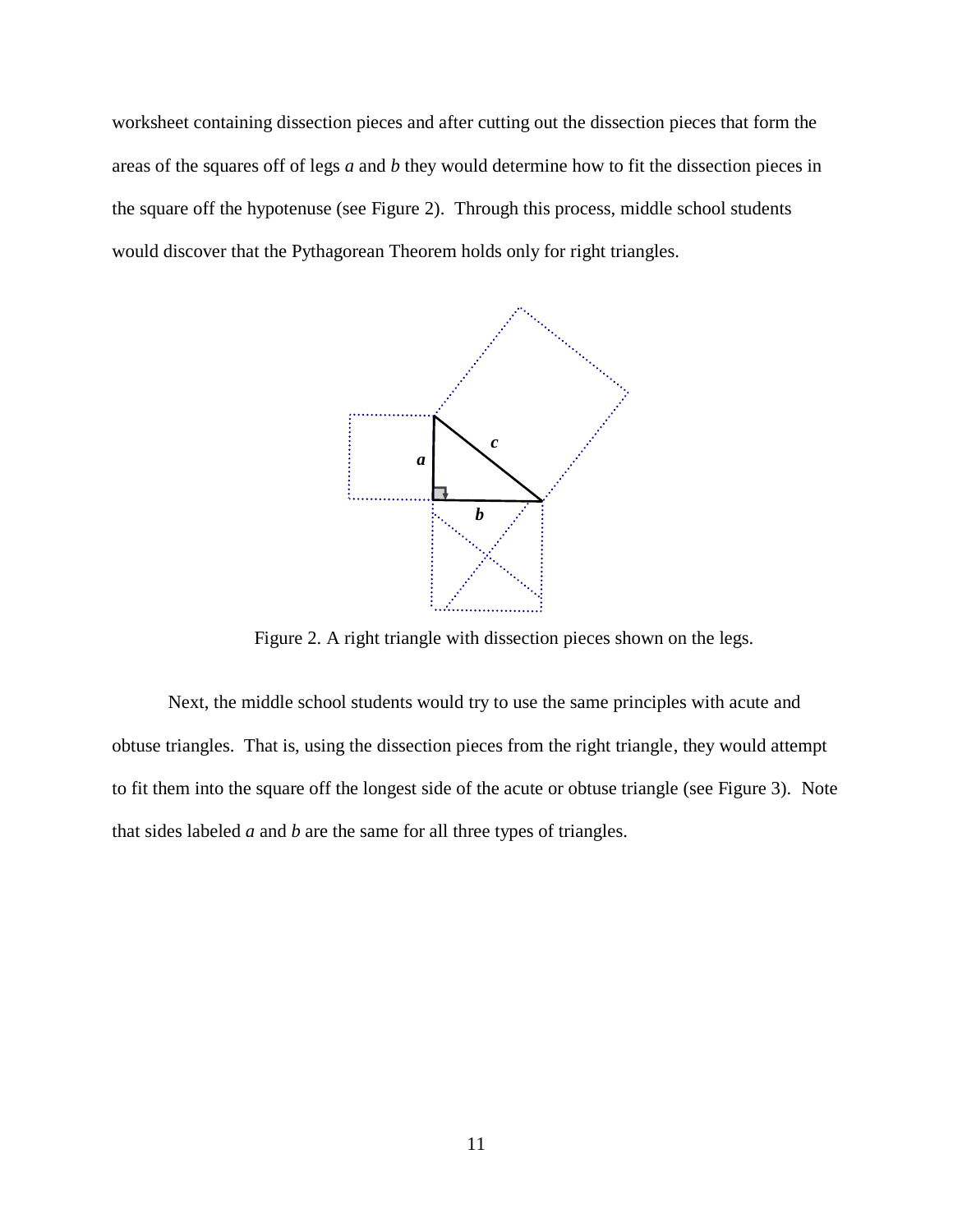

Figure 3. An acute triangle and obtuse triangle with dissection pieces.

To understand how to use the figures in justifying the converse of the Pythagorean Theorem, first, in the case of the acute triangle, the square formed from the dissection pieces is bigger than the square off the longest side, *c*. Translating these ideas into mathematical expressions and comparing them means that the area of the dissection pieces can be expressed as  $a^2 + b^2$  and the area of the square off of *c* can be expressed as  $c^2$  so the middle school students could conclude that for acute triangles,  $a^2 + b^2 > c^2$ . For the obtuse triangle, the square formed from the dissection pieces is smaller than the square off the longest side, *c*. Translating these ideas into mathematical expressions and comparing them means that middle school students should observe the area of the dissection pieces is  $a^2 + b^2$  and the area of the square off of side c is  $c^2$  so it follows that for obtuse triangles,  $a^2 + b^2 < c^2$ .

Visual representations were used to justify the Pythagorean Theorem and its converse at both the middle school level and elementary school level. However, the main difference between justification or proof at the elementary school level and middle school level is that at the elementary school level justification was done by making observations from using specific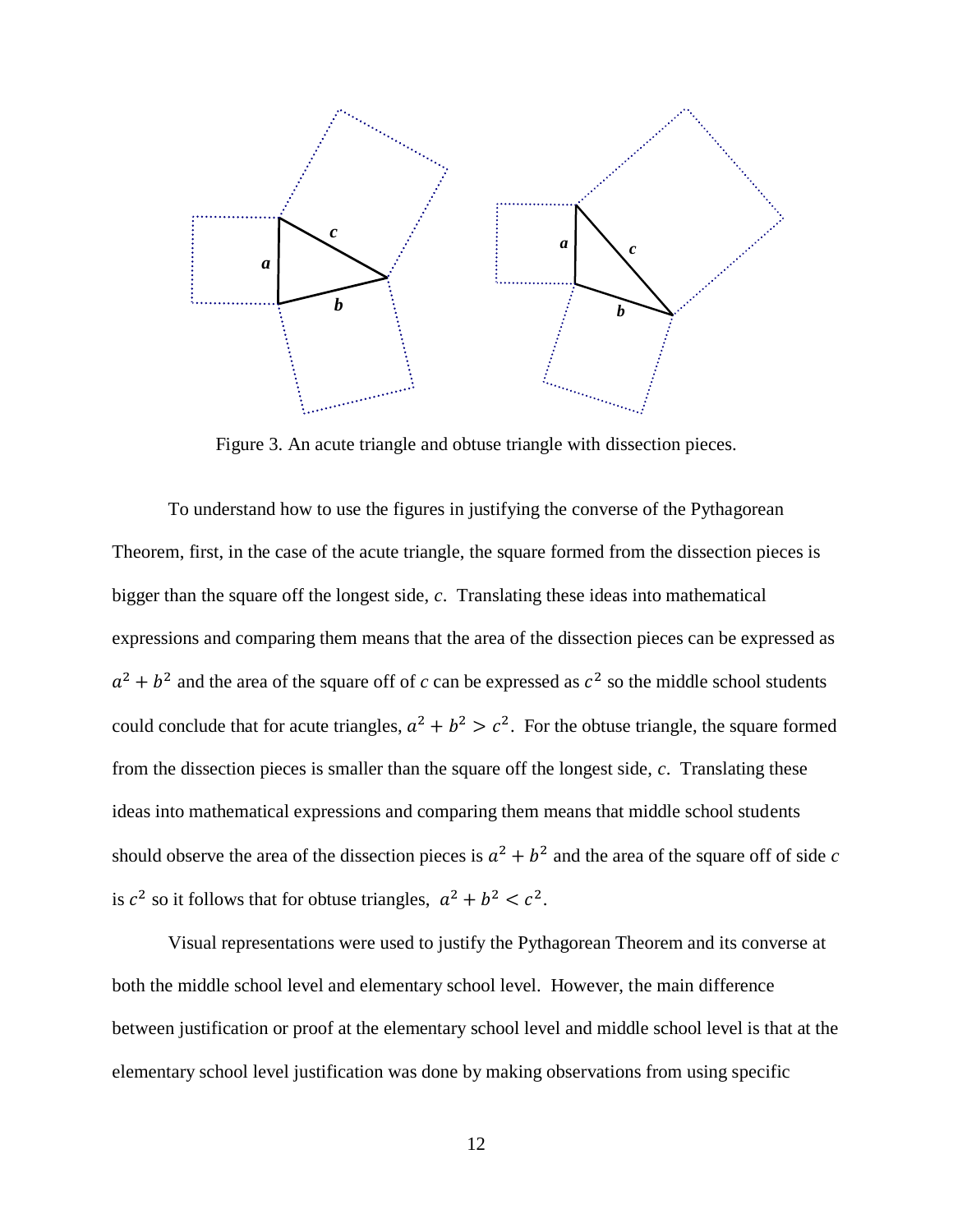examples of squares off the sides of the triangles whereas at the middle school level justification was based on not assigning specific values to the side lengths of the triangles and in one case also providing an algebraic proof of the Pythagorean Theorem. The use of visual verification or mathematical proof through algebraic methods coincide with observations made by Huang (2005) in which Hong Kong and Shanghai teachers used the Pythagorean Theorem to introduce the concept of mathematical proof. It should be noted that the two teams using a dissection proof did not include any algebraic proof as did the team that used President Garfield's proof. Instead, these teams required middle school students to provide an explanation of their observations after working with the dissection pieces.

# *High School*

The approaches to proving or justifying the Pythagorean Theorem and its converse were widespread at the high school level. They varied from using a dissection proof similar to the ones described for the middle school level to using straightedge-and-compass constructions (for the converse) to using trigonometry. As the methods varied so much, provided in the paragraphs that follow is a breakdown of how each group approached developing ideas appropriate for high school students might justify the Pythagorean Theorem and its converse.

#### *Group 1*

To justify the Pythagorean Theorem, group 1 decided that high school students would be given four congruent right triangles and then be prompted to make a square with the four hypotenuses of the right triangles (side c) creating the sides of the square (see Figure 3). After the high school students created their square they should first explain why the figure created is actually a square and why the inside quadrilateral is also a square. Then they would find the area of the outside square two different ways. First the conventional way, then by adding the areas of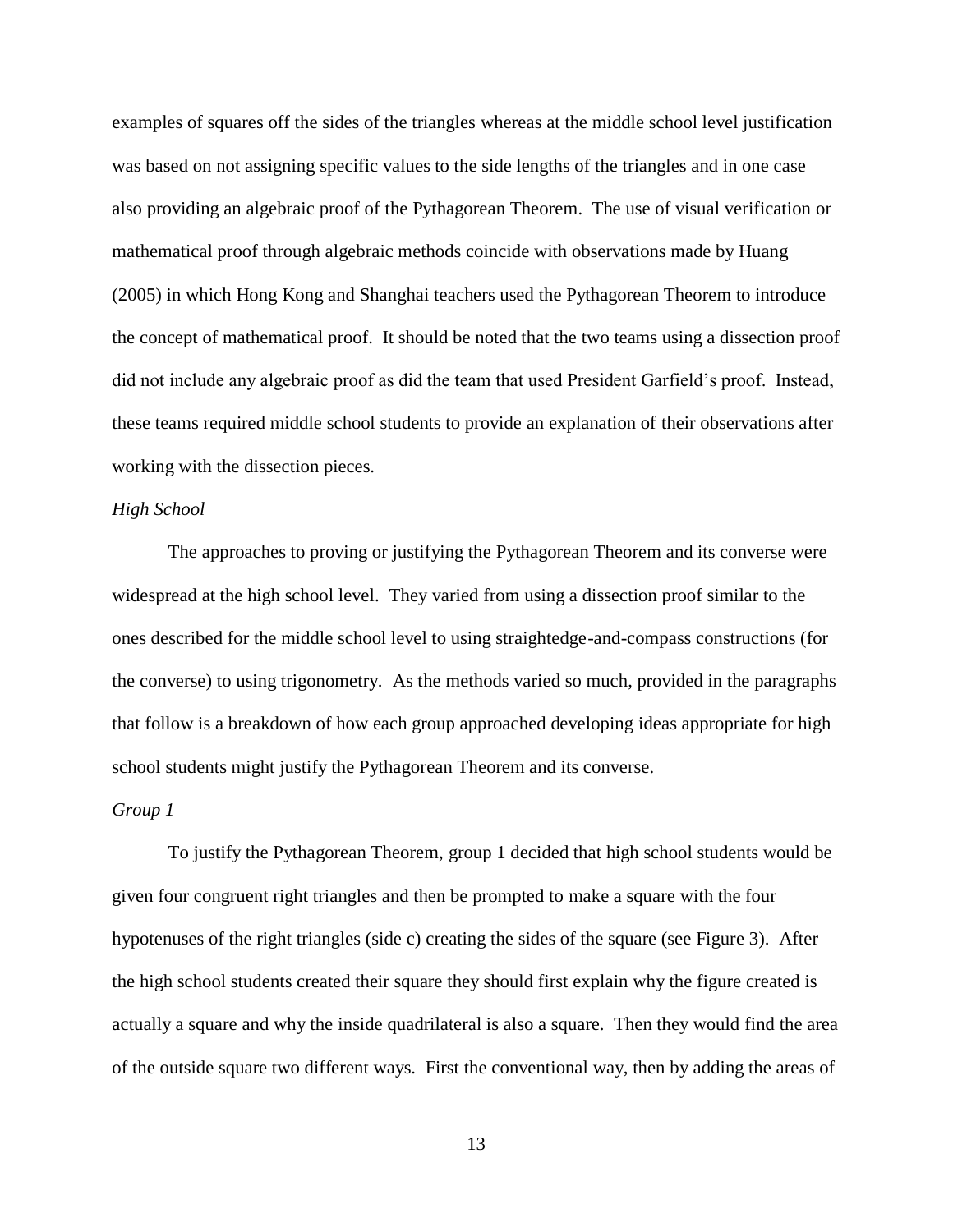the shapes of the inside of the square. This method uses both a visual representation with explanation and an algebraic proof of the Pythagorean Theorem.



Figure 3. Square made from four congruent right triangles.

For the converse of the Pythagorean Theorem, group 1 created a worksheet with six triangles; two acute triangles, two obtuse triangles, and two right triangles. Each triangle had side lengths given with  $c$  the longest side. A table was to be completed with calculations of  $a^2$ ,  $b^2$ ,  $a^2 + b^2$ ,  $c^2$ , the angle measure between the two shortest sides, an indication of whether the triangle was acute, obtuse, or right, and a column to note  $\lt$ ,  $\gt$ , or = in comparing  $a^2 + b^2$  to  $c^2$ . In addition, there was a question prompting students to summarize their observations from the table. The goal was for high school students to identify the relationship between  $c^2$  and  $a^2 + b^2$ , where c is the longest side of a triangle. The observation is that when  $a^2 + b^2 > c^2$ , the triangle is acute and, when  $a^2 + b^2 < c^2$ , the triangle is obtuse. Thus, the triangle is a right triangle only when  $a^2 + b^2 = c^2$ .

*Group 2*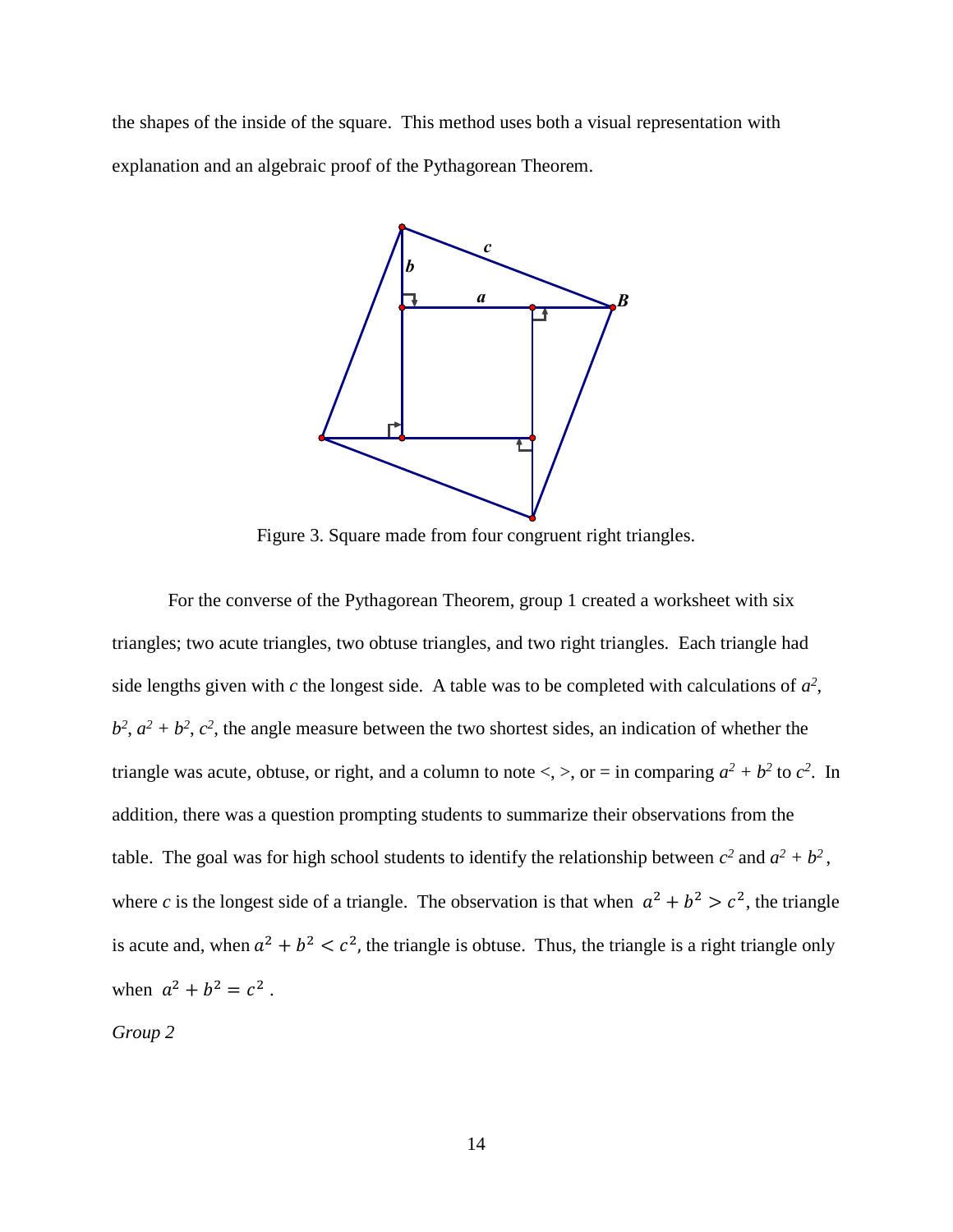Group 2 decided to use trigonometry to prove the Pythagorean Theorem and its converse. They used the sine and cosine values of a right triangle and the fact that  $sin^2\theta + cos^2\theta = 1$  to prove the Pythagorean Theorem. They first used the work of Zimba (2009) to show that  $\sin^2 \theta + \cos^2 \theta = 1$  from the subtraction formula for the cosine of the difference of angles. By then substituting values for sine and cosine based on their right triangle definitions, the Pythagorean Theorem is established.

For the converse of the Pythagorean Theorem, group 2 constructed an acute triangle and an obtuse triangle using the Geometer's Sketchpad and then used both trigonometry and algebra to determine that when *c* is the longest side of a triangle, then for an acute triangle  $a^2 + b^2 > c^2$ , and for an obtuse triangle,  $a^2 + b^2 < c^2$ . Figure 4 shows the diagram for the acute triangle case. The corresponding proof is provided in figure 5.



Figure 4. Diagram used for an acute triangle to show  $a^2 + b^2 > c^2$ .

The students noted that they can observe that  $a^2 + b^2 > c^2$  holds true for an acute triangle using the Pythagorean Theorem, but first the height, *h*, must be constructed and intersect with side *a*, creating perpendicular segments. The perpendicular segments create 90<sup>°</sup> angles and right triangles within the acute triangle. In the new right triangle, the trigonometric identity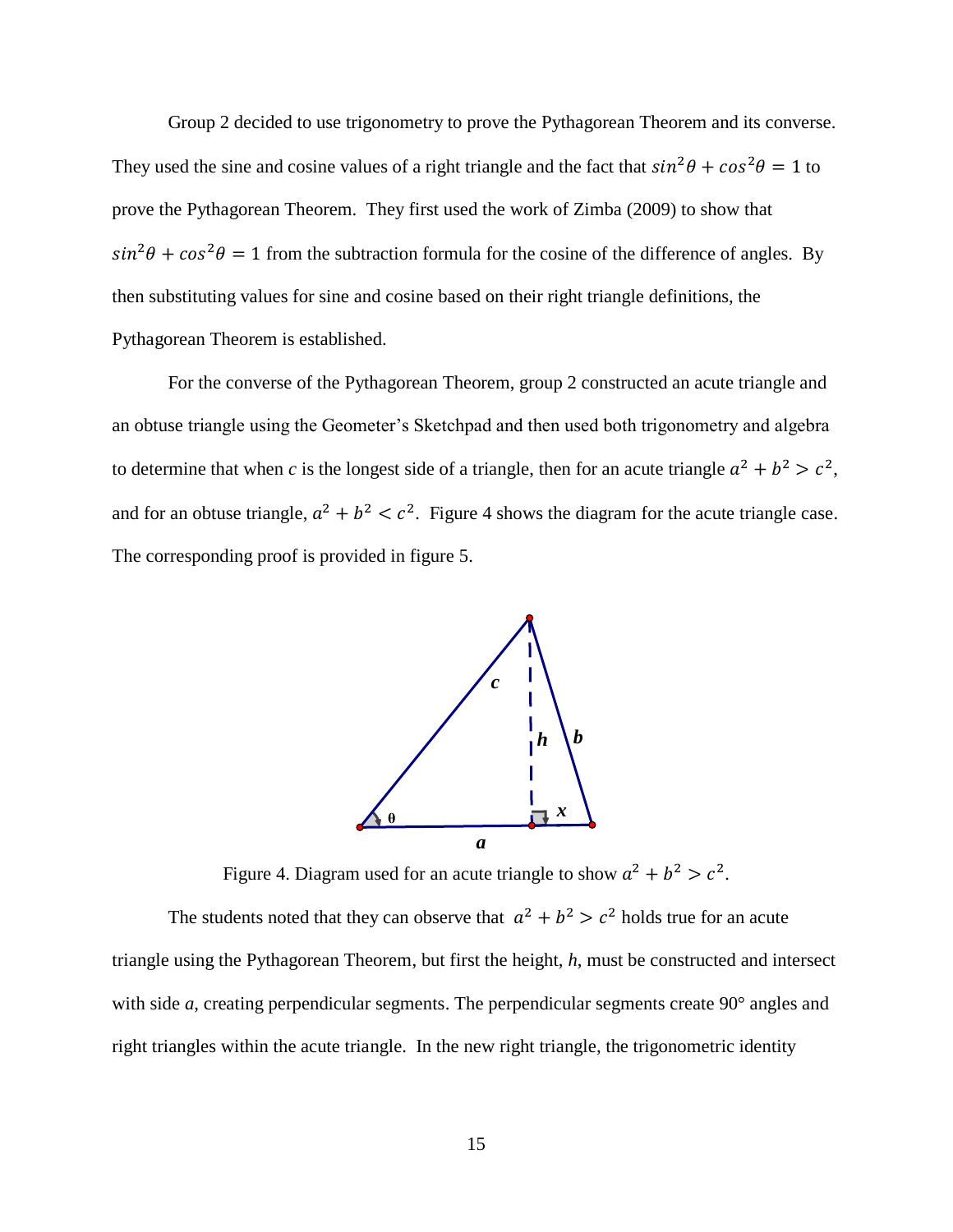$sin^2\theta + cos^2\theta = 1$  can now be used to prove  $a^2 + b^2 > c^2$ . The proof provided by the students is shown below in figure 5.

$$
\sin^2 \theta + \cos^2 \theta = 1
$$
\n
$$
\sin \theta = \frac{h}{c} \qquad \cos \theta = \frac{a-x}{c}
$$
\n
$$
\sin^2 \theta = \left(\frac{h}{c}\right)^2 \qquad \cos^2 \theta = \left(\frac{a-x}{c}\right)^2
$$
\n
$$
= \frac{h^2}{c^2} \qquad \frac{(a-x)^2}{c^2}
$$
\n
$$
\frac{h^2}{c^2} + \frac{(a-x)^2}{c^2} = 1
$$
\n
$$
h^2 + x^2 - 2ax + a^2 = c^2
$$
\n
$$
a^2 + b^2 - 2ax = c^2
$$
\nWhen we remove -2ax, we are left with

# Figure 5. Using the trigonometric identity  $sin^2\theta + cos^2\theta = 1$  to prove  $a^2 + b^2 > c^2$ .  $a^2 + b^2 > c^2$ .

For an obtuse triangle, the students noted that they can observe that  $a^2 + b^2 < c^2$  holds

true. Figure 6 shows the diagram for the obtuse triangle case.



Figure 6. Diagram used for an obtuse triangle to show  $a^2 + b^2 < c^2$ .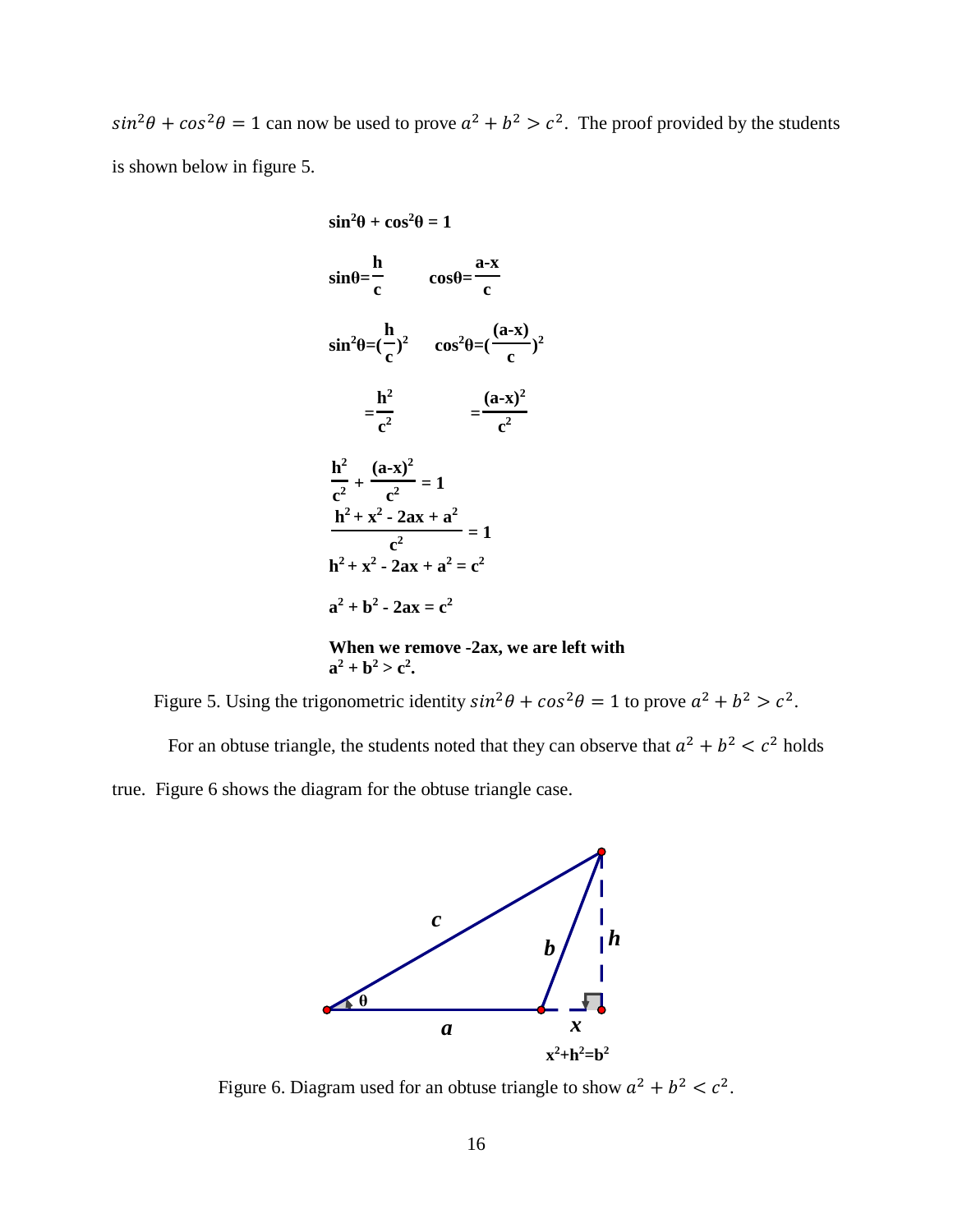To apply the Pythagorean Theorem, first side *a* must be extended out, creating length x, so that it intersects with the height, *h*, and thus creating a right triangle. In the new right triangle, the trigonometric identity  $sin^2\theta + cos^2\theta = 1$  can now be used to prove  $a^2 + b^2 < c^2$ . The proof provided by the students is shown below in figure 7.

 $\sin^2\theta + \cos^2\theta = 1$ 

$$
\sin \theta = \frac{h}{c} \qquad \cos \theta = \frac{a+x}{c}
$$
  
\n
$$
\sin^2 \theta = (\frac{h}{c})^2 \qquad \cos^2 \theta = (\frac{(a+x)}{c})^2
$$
  
\n
$$
= \frac{h^2}{c^2} \qquad = \frac{(a+x)^2}{c^2}
$$
  
\n
$$
\frac{h^2}{c^2} + \frac{(a+x)^2}{c^2} = 1
$$
  
\n
$$
\frac{h^2 + x^2 + 2ax + a^2}{c^2} = 1
$$
  
\n
$$
h^2 + x^2 + 2ax + a^2 = c^2
$$
  
\n
$$
a^2 + b^2 + 2ax = c^2
$$
  
\nWhen we remove 2ax, we are left with  
\n
$$
a^2 + b^2 < c^2.
$$

Figure 7. Using the trigonometric identity  $sin^2\theta + cos^2\theta = 1$  to prove  $a^2 + b^2 < c^2$ .

Although these proofs were more advanced than what group 1 provided, group 2 thought this method might be appropriate for students in a pre-calculus course in high school. It also shows a level of thinking in the proof process that high school students could achieve.

*Group 3*

The approach by group 3 to have high school students prove the Pythagorean Theorem was similar to the approach by group 1. The high school students would be given the five cutout pieces of the figure shown in figure 8 and asked to form a square using the pieces. Algebra would then be used to calculate the area of the outside square and the sum of the areas of the five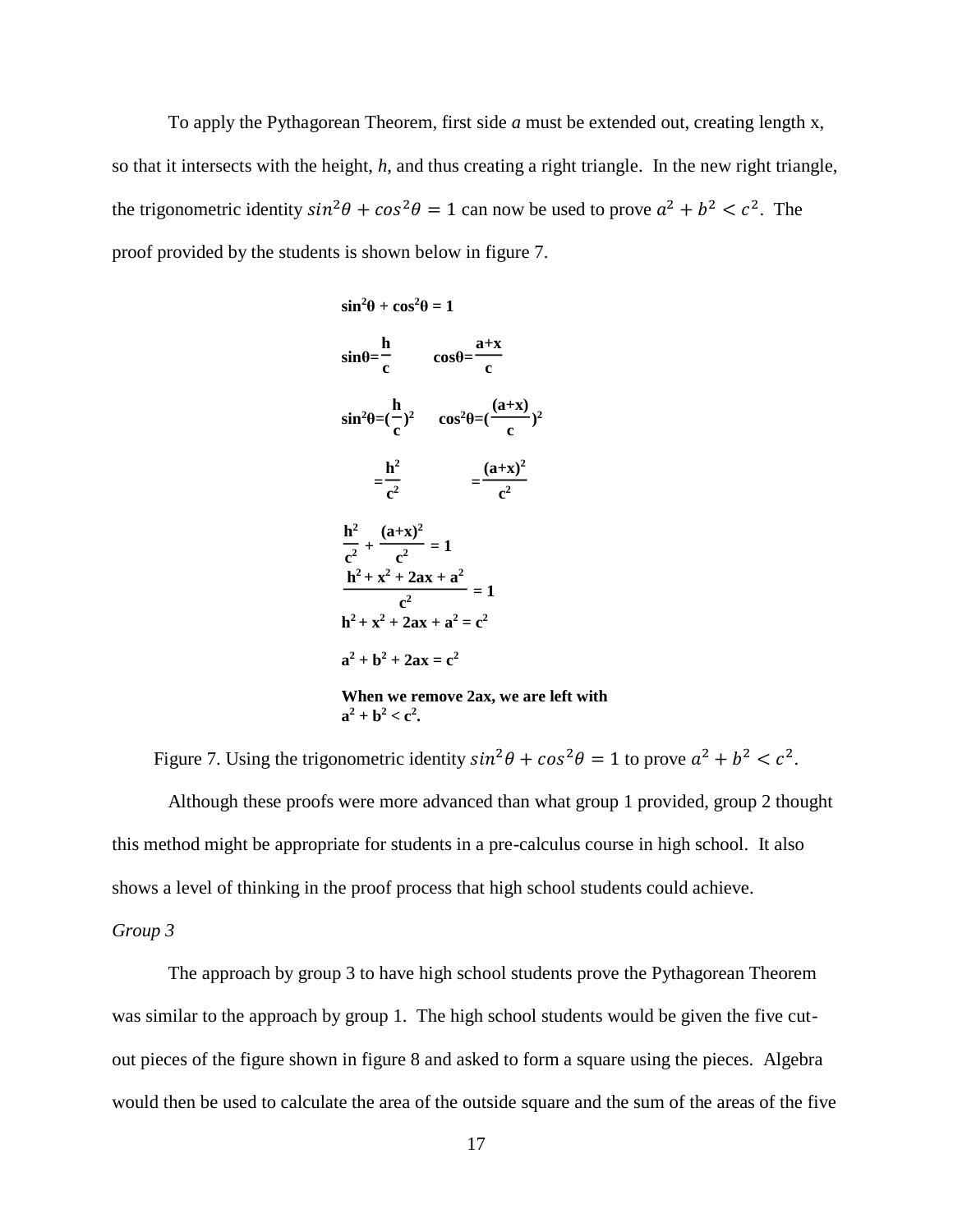pieces. Since these areas are equal to each other, then simplifying gives the desired result of  $a^2 + b^2 = c^2$ .



Figure 8. Figure given to high school students to prove Pythagorean Theorem.

To prove the converse of the Pythagorean Theorem, group 3 used the approach outlined in Euclid's Elements (see, for example, Spector (2016)). The high school students would construct triangles using a straightedge and compass, and then complete a formal proof. Group 3 then addressed the following questions, "*If c is the longest side of a triangle, what relationships hold when comparing*  $c^2$  *to*  $a^2 + b^2$ *? What type of triangles do we get?"* To answer these questions, the high school students would be instructed to construct using a straightedge and compass both an acute triangle and an obtuse triangle with side *c* as the longest side in each case. The high school students would measure the sides of the triangles and be asked to make observations about what relationships occurs between  $c^2$  and  $a^2 + b^2$  when  $\lt C$  is an acute angle and when it is an obtuse angle. The observation is that students should see that in the case of the acute triangle  $a^2 + b^2 > c^2$  and in the case of the obtuse triangle  $a^2 + b^2 < c^2$ .

The variation in approaches at the high school level to justification and proof of the Pythagorean Theorem and its converse may be due to the grade level the students had in mind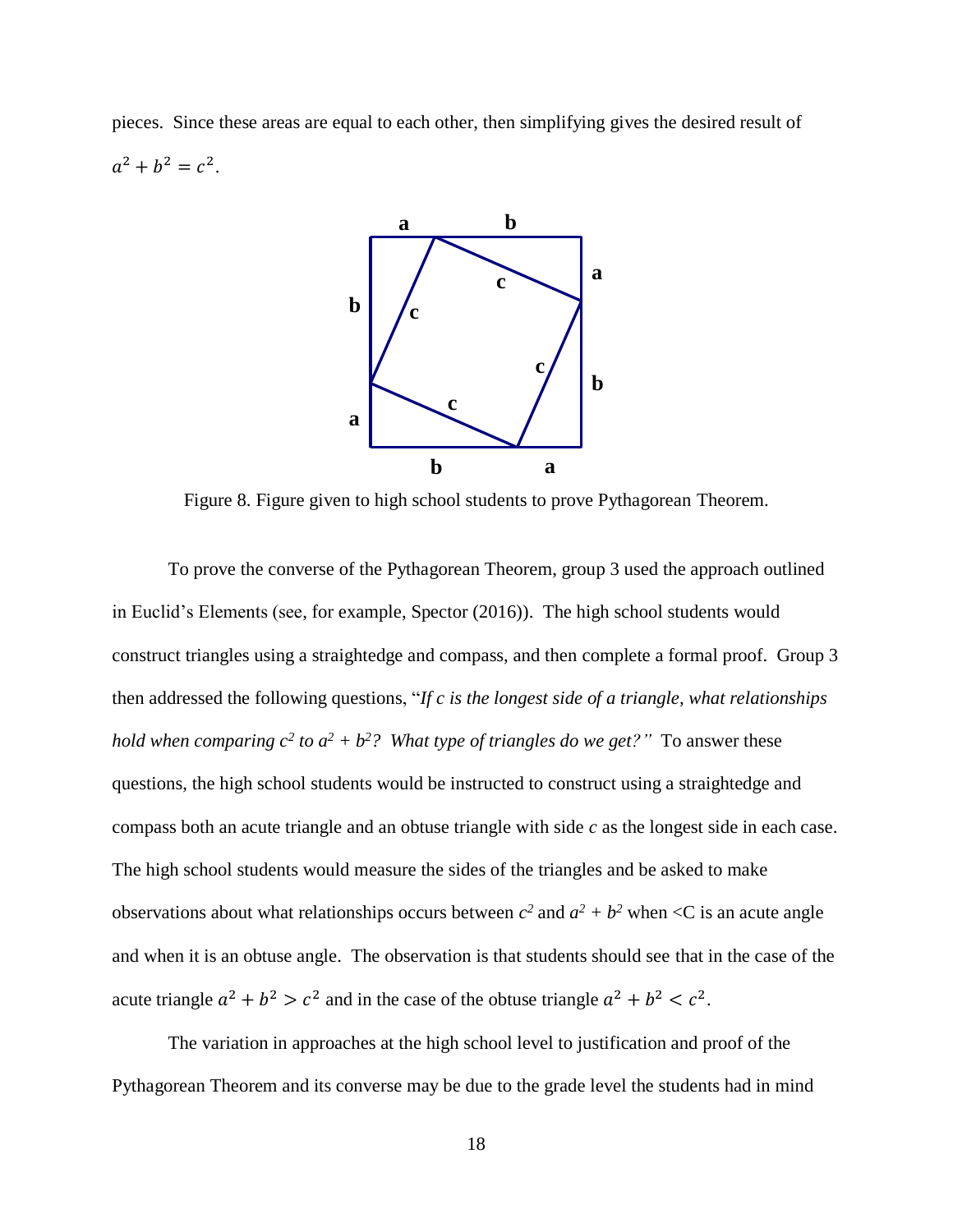when developing the activities. In the ninth grade, it is possible that students would be expected to use visual representation and algebraic justification similar to that expected in the eighth grade at outlined by CCSSI (2010). However, as students mature in their mathematical thinking, they learn to formalize the proof process as was seen in the activities developed by two of the groups at the high school level.

#### **Summary**

In this study, students were asked to develop activities to justify or prove the Pythagorean Theorem and its converse. The goal was to provide experiences for students to learn about proof and justification at the elementary school, middle school, and high school levels. Since reasoning and proof are important components in learning mathematics, it should be a part of K-12 mathematics education. It is thus important for pre-service teachers to learn what constitutes proof at the various levels. As demonstrated by the activities developed by the students in this study, there are multiple approaches to justification and proof. At the elementary school level, the students developed hands-on activities that focused on mathematical verification of the Pythagorean Theorem and its converse as that was what they believed was appropriate for the early grades. At the middle school level, students developed activities that focused on visual proofs of the Pythagorean Theorem using geoboards combined with algebraic verification or allowed for hands-on exploration of the Pythagorean Theorem and its converse using dissection proofs combined with explanation. At the high school level, there was more variety in techniques used to prove the Pythagorean Theorem and its converse, which may have been due to the teams thinking about what might be appropriate for a freshman versus a senior student in high school. The techniques varied from using a dissection proof to using straightedge-andcompass constructions to using trigonometry.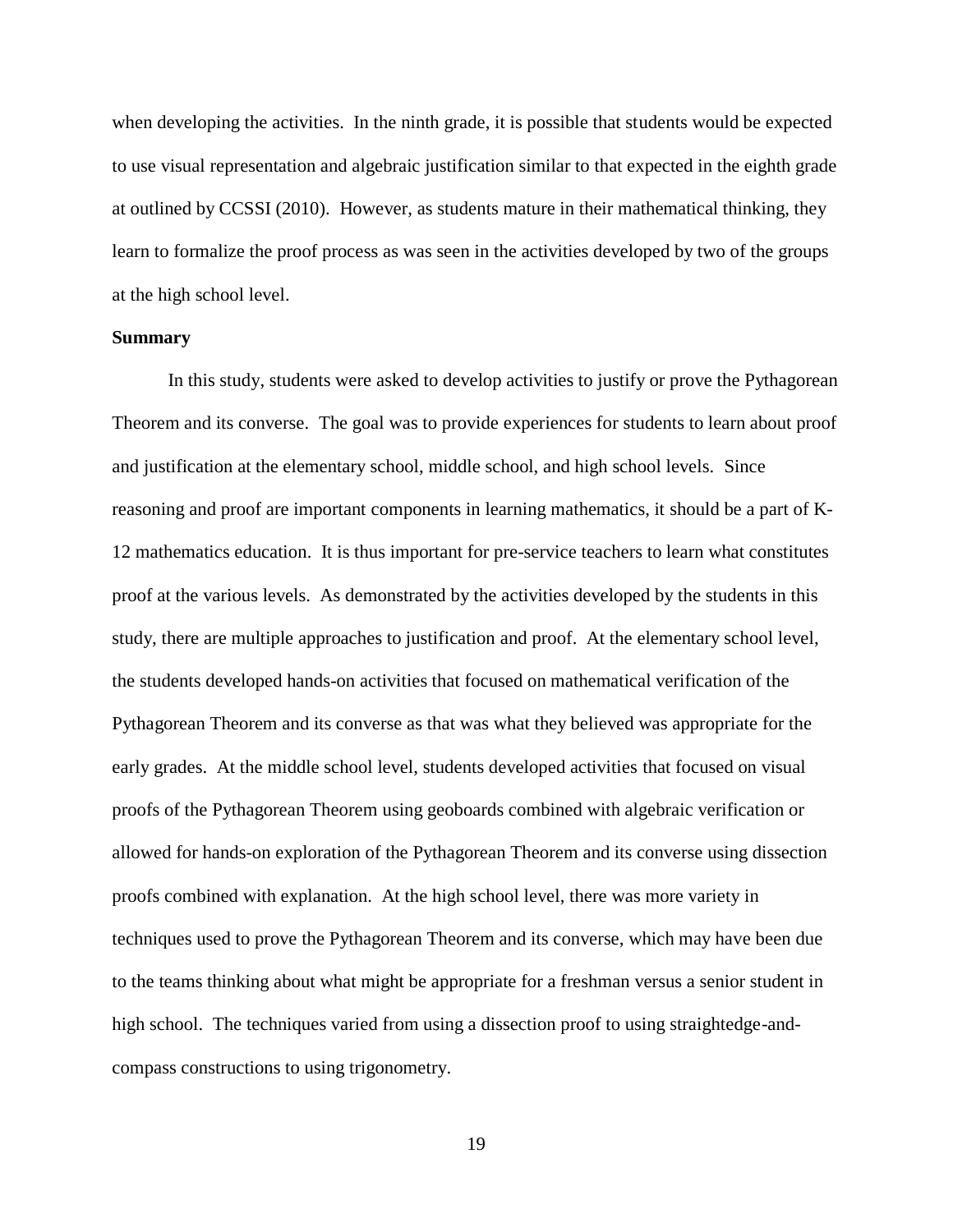Although there are no clear guidelines as to what constitutes proof at each level, preservice teachers should have many opportunities to explore its meaning so that they have an understanding of how it can be taught in the schools. The role of proof in K-12 education is an important component in the development of a student's mathematical knowledge and if K-12 students are going to build upon their mathematical reasoning, they need more opportunities to do so, which in turn means that pre-service teachers should be given opportunities to explore the concept of proof in K-12 education.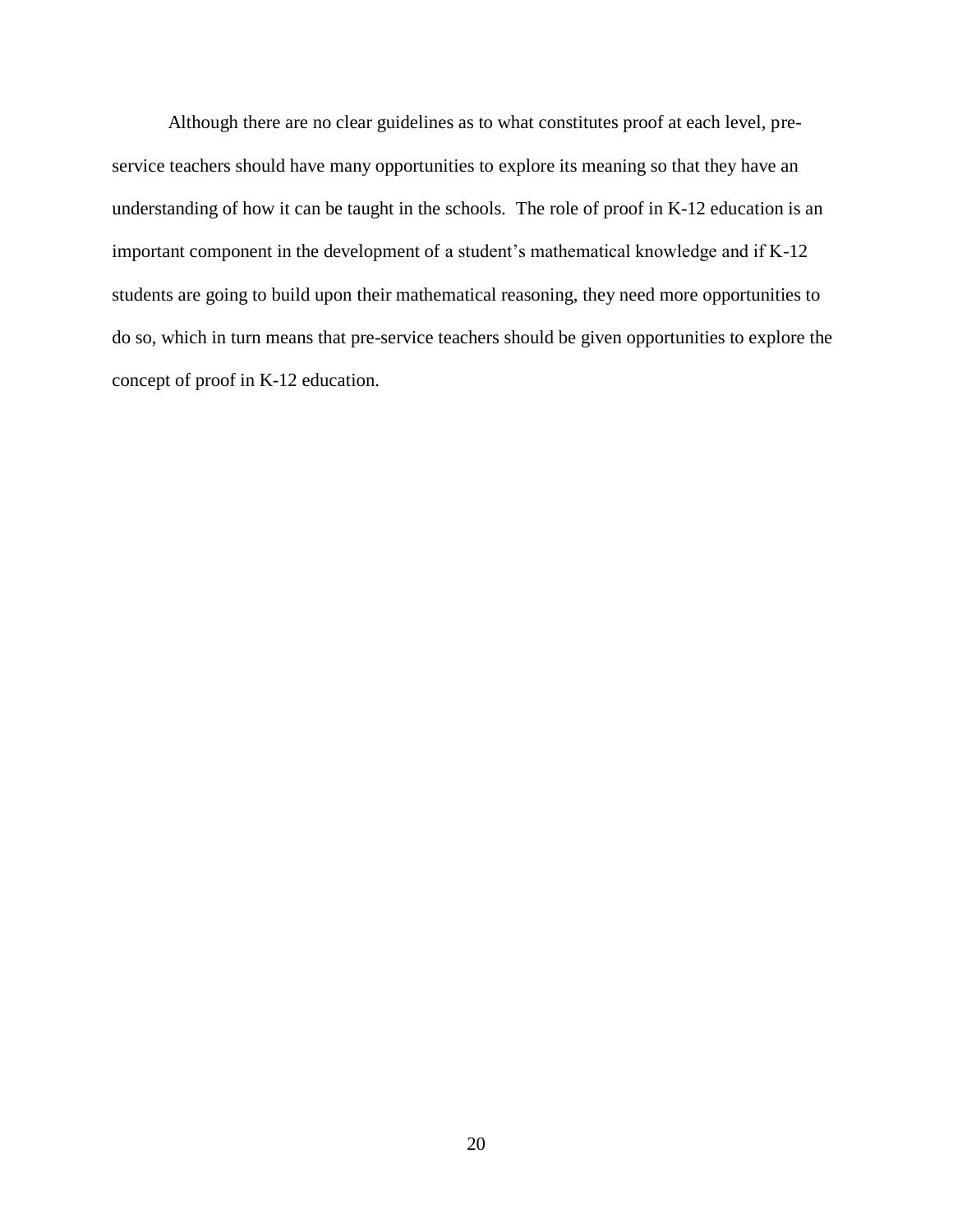## **References**

- Aylar, E. (2014). A study on the forms of perception of  $7<sup>th</sup>$  grade students towards the concept of Proof. Journal of Education and Future, 5, 39–56.
- Common Core State Standards Initiative (CCSSI). 2010. Common Core State Standards for Mathematics. Washington, DC: National Governors Association Center for Best Practices and the Council of Chief State School Officers. http://www.corestandards.org/Math/
- de Villiers, M. (1999). Rethinking proof with the Geometer's Sketchpad. Emeryville, CA: Key Curriculum Press.
- Hanna, G. (1983). Rigorous proof in mathematics education. Toronto: OISE Press.
- Hanna, G. (1990). Some pedagogical aspects of proof. Interchange, 21(1), 6–13.
- Hersh, R. (1993). Proving is convincing and explaining. Educational Studies in Mathematics, 24, 389–399.
- Huang, R. (2005). Verification or proof: Justification of Pythagoras' Theorem in Chinese mathematics classrooms. In Chick, H. L. & Vincent, J. L. (Eds.). Proceedings of the 29th Conference of the International Group for the Psychology of Mathematics Education, Vol. 3, pp. 161–168. Melbourne: PME.
- Jones, K. (1997). Student-teachers' conceptions of mathematical proof. Mathematics Education Review, 9, 21–32.
- Keller, S. K. (2011). Reasoning and proof in the classroom: What's your angle, Pythagoras? A math adventure. Dimensions in Mathematics, 30(2), 21–25.
- Knuth, E. J. (2002). Teachers' conceptions of proof in the context of secondary school mathematics. Journal of Mathematics Teachers Education, 5, 61–88.